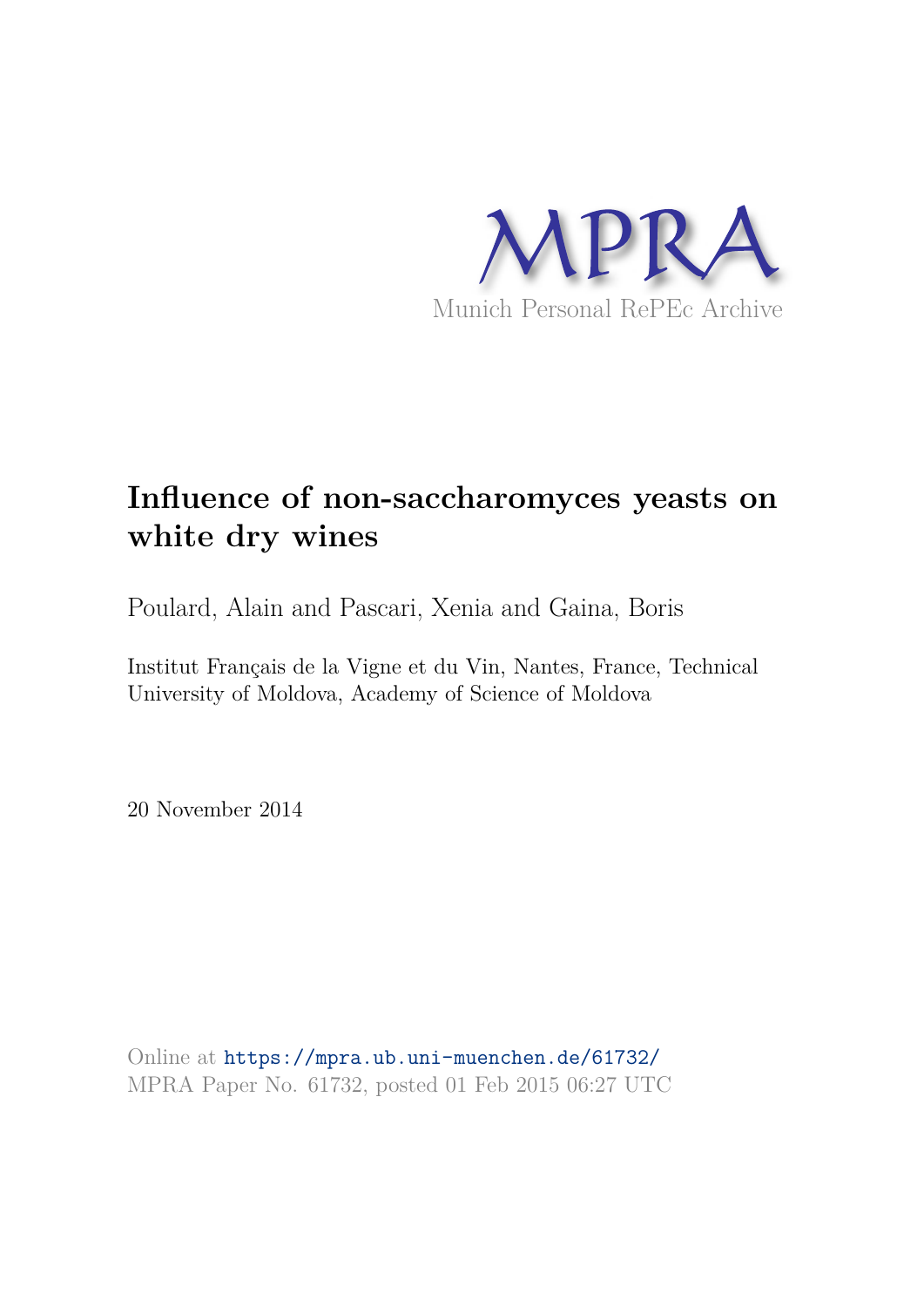# **INFLUENCE OF** *NON-SACCHAROMYCES* **YEASTS ON WHITE DRY WINES**

## **POULARD ALAIN<sup>1</sup> PASCARI XENIA<sup>2</sup> GAINA BORIS<sup>3</sup>**

**Abstract**: *It was demonstrated a positive action of the non-Saccharomyces yeasts on the organoleptic properties of wines. Also, their participation in fermentation process did not involve an excessive accumulation of volatile acidity or other taste and aroma defects. The involvement of the non-Saccharomyces yeasts in practical oenology that keeps on recent achievements in oenological biotechnologies allow an increase of aromatic intensity (floral, fruitful etc.) in varietal wines and preserve the varietal identity of obtained wines.* 

**Key words**: *yeasts, non-Saccharomyces, Saccharomyces cerevisiae, alcoholic fermentation, kinetics of alcoholic fermentation, white dry wines.* 

#### **INTRODUCTION**

The last years the *non-Saccharomyces* yeasts have become increasingly studied dues to those technological proprieties. Many works refer to those benefic influences on the white dry wines [2, 3, 4, 5, 7].

In view of the above, several *non-Saccharomyces* strains were proposed for cofermentation process in association with *Saccharomyces cerevisiae.* French Institute of Vine and Wine (Nantes) last ten years were studied the fermentation process, its kinetics and also organoleptic and physic-chemical characteristics of produced wines from Melon B and Sauvignon varieties.

#### **MATERIALS AND METHODS**

The research objective supposes the association of non-*Saccharomyces* yeasts with *Saccharomyces cerevisiae* in sequential seeding to prove the positive changes involved by these strains.

Non-*Saccharomyces* strains targeted in this study are: *Candida pyralidae, Metschnikowia pulcherrima, Torulaspora delbrueckii.* 

*Candida pyralidae* is a selected strain that was studied earlier at the French Institute of Vine and Wine (Nantes). It has an oenological interest in enriching wine with aroma. The other two tested strains (*Metschnikowia pulcherrima* and *Torulaspora delbrueckii*) are already recommended to be produced and marketed.

During this study were used three Lots of different varieties and geographical provenience: LOT 1: Melon de Bourgogne, LOT 2 : Sauvignon de Poitou, LOT 3 : Sauvignon de Touraine.

Given the trends of last years of substitution of manual harvest with mechanical, in all three Lots the harvest was perform using the combine and received as marc (Melon B) and must (Sauvignon).

The success of implantation of the strains was verified by performing an implantation control when the density of musts was ranged between  $1,020$  and  $1,030$  g/dm<sup>3</sup>. Biomass analysis was realized by amplification Polymerase Chain Reaction (PCR). The genetic profile of biomass recovered from must, compared with referential strain allow the validation of successful yeast implantation. In order to determine the basic physical and chemical indexes were used recommended a standardized methods proposed by OIV [6].

 $\overline{a}$ 

<sup>1</sup> Institut Français de la Vigne et du Vin, Nantes, France

<sup>&</sup>lt;sup>2</sup> Technical University of Moldova

<sup>&</sup>lt;sup>3</sup> Academy of Science of Moldova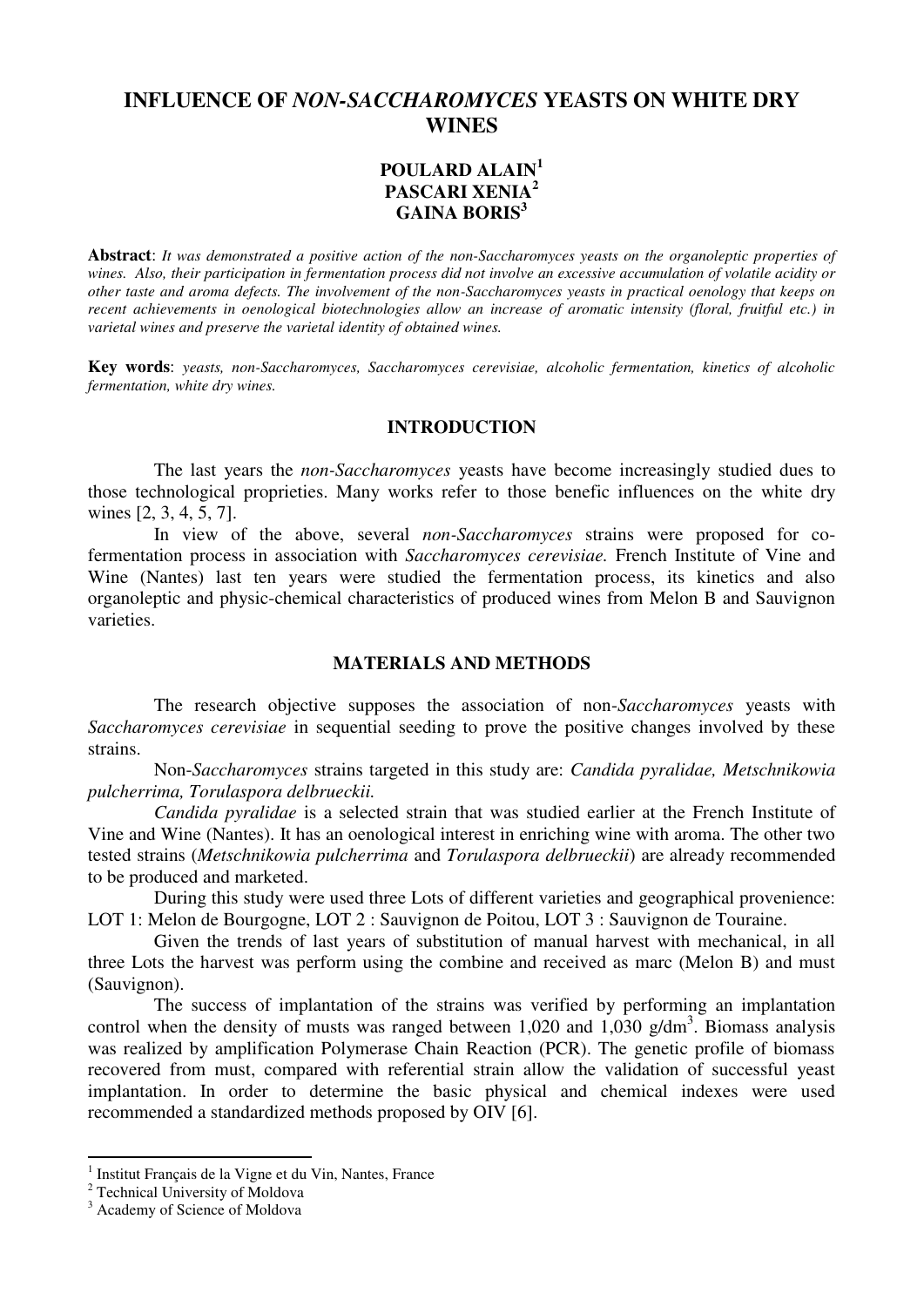### **RESULTS AND DISCUSSIONS**

The analytical composition of every lots is different and especially in assimilable nitrogen. In order to ensure a reliability of alcoholic fermentation, in this study it was proceed to an increase of nitrogen content by using alcoholic fermentation activators "Go Ferm,, and "Fermaid E,, in two halves. Table 1 presents an analytical composition of 3 lots of must.

| raoic 1, 7 mary dear composition of masts |                        |                            |                         |  |  |  |  |
|-------------------------------------------|------------------------|----------------------------|-------------------------|--|--|--|--|
| <b>Indexes</b>                            | <b>Melon B</b>         | <b>Sauvignon de Poitou</b> | Sauvignon de            |  |  |  |  |
|                                           |                        |                            | <b>Touraine</b>         |  |  |  |  |
| Total acidity, $g/l$ $H_2SO_4$            | $4.0 (82$ me/l)        | $6.42(131 \text{ me/l})$   | $5.0(102 \text{ me/l})$ |  |  |  |  |
| pH                                        | 3.20                   | 3.08                       | 3.17                    |  |  |  |  |
| Assimilated nitrogen, mg/l                | 66                     | 190                        | 55                      |  |  |  |  |
| Tartric acid, g/l                         | $2.9(38 \text{ me/l})$ | $3.9(52 \text{ me/l})$     | $4.1(54$ me/l)          |  |  |  |  |
| L-malic acid, g/l                         | $5.7(85$ me/l)         | 8.8 (131 me/l)             | $7.0(104 \text{ me/l})$ |  |  |  |  |
| Turbidity,NTU                             | 100                    | 50                         | 110                     |  |  |  |  |
| Potential alcohol concentration,          | 10.0                   | 10.0                       | 12.0                    |  |  |  |  |
| $\%$ vol                                  |                        |                            |                         |  |  |  |  |
| Carbohydrates concentration, g/l          | 166                    | 166                        | 195                     |  |  |  |  |

Table 1: Analytical composition of musts

Analysis results show a fundamental difference in assimilable nitrogen concentration, ranging from 55 to 66 g/l for Touraine Sauvignon and Melon B but up to 190 g/l for Poitou Sauvignon. Also, the total acidity range from 4,0  $g/l$  in Melon B must up to 6,42  $g/l$  in those obtained from Poitou Sauvignon.

Chemical composition of must, as well as the interactions that occur between pairs of strains involved in every fermentative process influence first of all the duration of the fermentation (table 2).

| <b>Yeasts strains</b>                 | <b>Melon B</b>                       |                               |                             | <b>Sauvignon de Poitou</b>                   |                               |                             | <b>Sauvignon deTouraine</b>          |                               |                                 |
|---------------------------------------|--------------------------------------|-------------------------------|-----------------------------|----------------------------------------------|-------------------------------|-----------------------------|--------------------------------------|-------------------------------|---------------------------------|
|                                       | <b>Alcoholic</b><br>Fermention, days |                               | <b>Residual</b><br>sugar    | <b>Alcoholic</b><br><b>Fermention</b> , days |                               | <b>Residual</b><br>sugar    | <b>Alcoholic</b><br>Fermention, days |                               | <b>Residual</b><br>sugar before |
|                                       | Latenc<br>y                          | <b>Duratio</b><br>$\mathbf n$ | before<br>sulfitage,<br>g/l | Latenc<br>y                                  | <b>Duratio</b><br>$\mathbf n$ | before<br>sulfitage,<br>g/l | Latenc<br>y                          | <b>Duratio</b><br>$\mathbf n$ | sulfitage, g/l                  |
| $\boldsymbol{l}$                      | $\overline{2}$                       | 3                             | $\overline{\mathbf{4}}$     | 5                                            | 6                             | $\overline{7}$              | 8                                    | 9                             | 10                              |
| Saccharomyces<br>cerevisiae           |                                      | 20                            | 1.8                         | $\overline{2}$                               | 16                            | 2.0                         | 3                                    | 10                            | 1.9                             |
| Torulaspora<br>delbrueckii            | $\overline{2}$                       | 28                            | 1.9                         | $\overline{2}$                               | 25                            | 2.5                         | $\overline{4}$                       | 35                            | 2,0                             |
| Candida<br>pyralidae 2%               | 3                                    | 20                            | 1.9                         | $\overline{2}$                               | 23                            | 1.9                         | 3                                    | 24                            | 1.9                             |
| Candida<br>pyralidae 3%               | 3                                    | 20                            | 1.8                         | $\overline{2}$                               | 23                            | 2.0                         | $\overline{3}$                       | 24                            | 1.9                             |
| Candida<br>pyralidae 5%               | 3                                    | 20                            | 1.9                         | $\overline{c}$                               | 25                            | 2.5                         | 3                                    | 10                            | 2.0                             |
| Metschnikowia<br>pulcherrima          | 3                                    | 22                            | 1.9                         | $\overline{2}$                               | 16                            | 1.5                         | $\overline{3}$                       | 10                            | 1.8                             |
| Metschnikowia<br>pulcherrima<br>$IFV$ | 4                                    | 20                            | 1.8                         | $\overline{2}$                               | 11                            | 1.25                        | 3                                    | 10                            | 1.5                             |

Table 2: Comparative characteristics of fermentative activity of yeasts

Table 2 results shows a difference in duration (days) of alcoholic fermentation carried out with *Saccharomyces cerevisiae* strain in 24 hours, while, under the same experimental conditions, this characteristic for *Torulaspora delbrueckii* and *Candida pyralidae* strains was respectively 48 and 72 hours. In terms of the duration of fermentation of must, it is observed only small deviations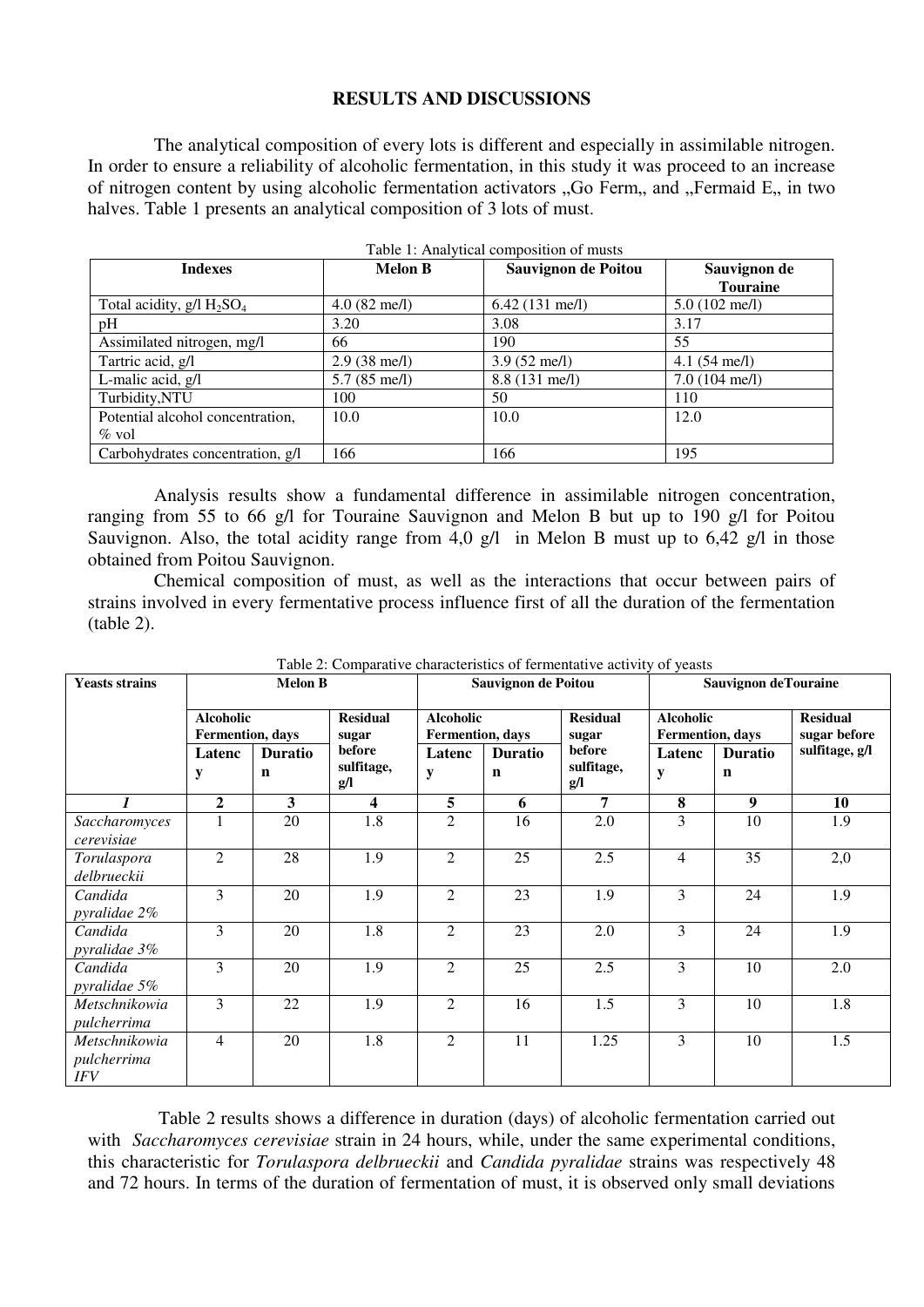for experimented varieties, being higher in Melon B and quasi identical in the two lots of Sauvignon.

Also, the interactions between strains and the fermentation kinetics will alter (figs 1). The curves of each series had a similar shape to that of the reference sample (seeded with *Saccharomyces cerevisiae*), but the using of *non-Sachharomyces* yeasts increase the latency period because of the concurrence between the strains. *Torulaspora delbrueckii* provides a quick beginning of alcoholic fermentation but towards the end the sugar consumption decrease and the fermentation slows compared to the previous steps. This can be seen in all launched lots. *Metschnikowia pulcherrima,* didn't involve fermentation difficulties in any sample, also its competition with *Saccharomyces* is less noticeable. Regarding to *Candida pyralidae* strain, the graphs are quasi identic, showing that the initial number of microorganisms doesn't involve changes in duration and speed of alcoholic fermentation of the musts. The alcoholic fermentation of Lot Nr2 (Poitou Sauvignon) took place in a higher speed than the other two lots but the curves of lot Nr3 (Touraine



Legend: LT1-TD-*Torulaspora delbrueckii*  LT1-RnMO2-*Candida pyralidae 2%*  LT1-RnMO3-*Candida pyralidae 3%*  LT1-RnMO5-*Candida pyralidae 5%*  LT1-SC-*Saccharomyces cerevisiae*  LT1-MP- *Metschnikowia pulcherrima*  LT1-MPL8- *Metschnikowia pulcherrima* selecționată la IFV

**Figure 1:** *Alcoholic fermentation kinetics of Lot Nr1 (variety Melon B)* 

Sauvignon) have greater slopes at the beginning, showing that the fermentation speed decrease with the decrease of the content of sugar and increase of the content of alcohol.

A table 3 summarizes the analytical composition of produced wines.

| <b>Indexes</b>                                        | <b>Melon B</b>                     |                                   |                               |                               |                            |                                      |                                         |
|-------------------------------------------------------|------------------------------------|-----------------------------------|-------------------------------|-------------------------------|----------------------------|--------------------------------------|-----------------------------------------|
|                                                       | <b>Saccharomyces</b><br>cerevisiae | <b>Torulaspora</b><br>delbrueckii | Candida<br>pyralidae<br>$2\%$ | Candida<br>pyralidae<br>$3\%$ | Candida<br>pyralidae<br>5% | <b>Metschnikowi</b><br>a pulcherrima | <b>Metschnikowia</b><br>pulcherrima IFV |
| Alcohol<br>concentration,<br>$\%$ vol                 | 12.48                              | 12.37                             | 12.43                         | 12.43                         | 12.32                      | 12.79                                | 12.35                                   |
| Glucose+Fructo<br>se, $g/l$                           | 1.3                                | 0.6                               | 1.2                           | 0.9                           | 1.3                        | 50.4                                 | 1.2                                     |
| Total acidity (in<br>$H_2SO_4$ ), g/l                 | 4.19                               | 4.15                              | 4.02                          | 4.11                          | 4.01                       | 4.10                                 | 4.14                                    |
| Volatile acidity<br>corrected (in<br>$H_2SO_4$ ), g/l | 0.21                               | 0.51                              | 0.24                          | 0.23                          | 0.23                       | 0.33                                 | 0.27                                    |
| pH IRTF                                               | 3.23                               | 3.28                              | 3.25                          | 3.23                          | 3.24                       | 3.24                                 | 3.22                                    |
| L-malic Acid,<br>g/l                                  | 5.0                                | 4.1                               | 4.4                           | 4.3                           | 4.5                        | 4.6                                  | 4.7                                     |
| Tartric Acid, g/l                                     | 1.4                                | 1.6                               | 1.3                           | 1.4                           | 1.4                        | 1.4                                  | 1.5                                     |
| Total sulfure<br>dioxide (total<br>$SO_2$ ), mg/l     | 89                                 | 24                                | 113                           | 83                            | 107                        | 14                                   | 100                                     |

Table 3: Analytical composition of obtained wine from variety Melon B (Lot 1)